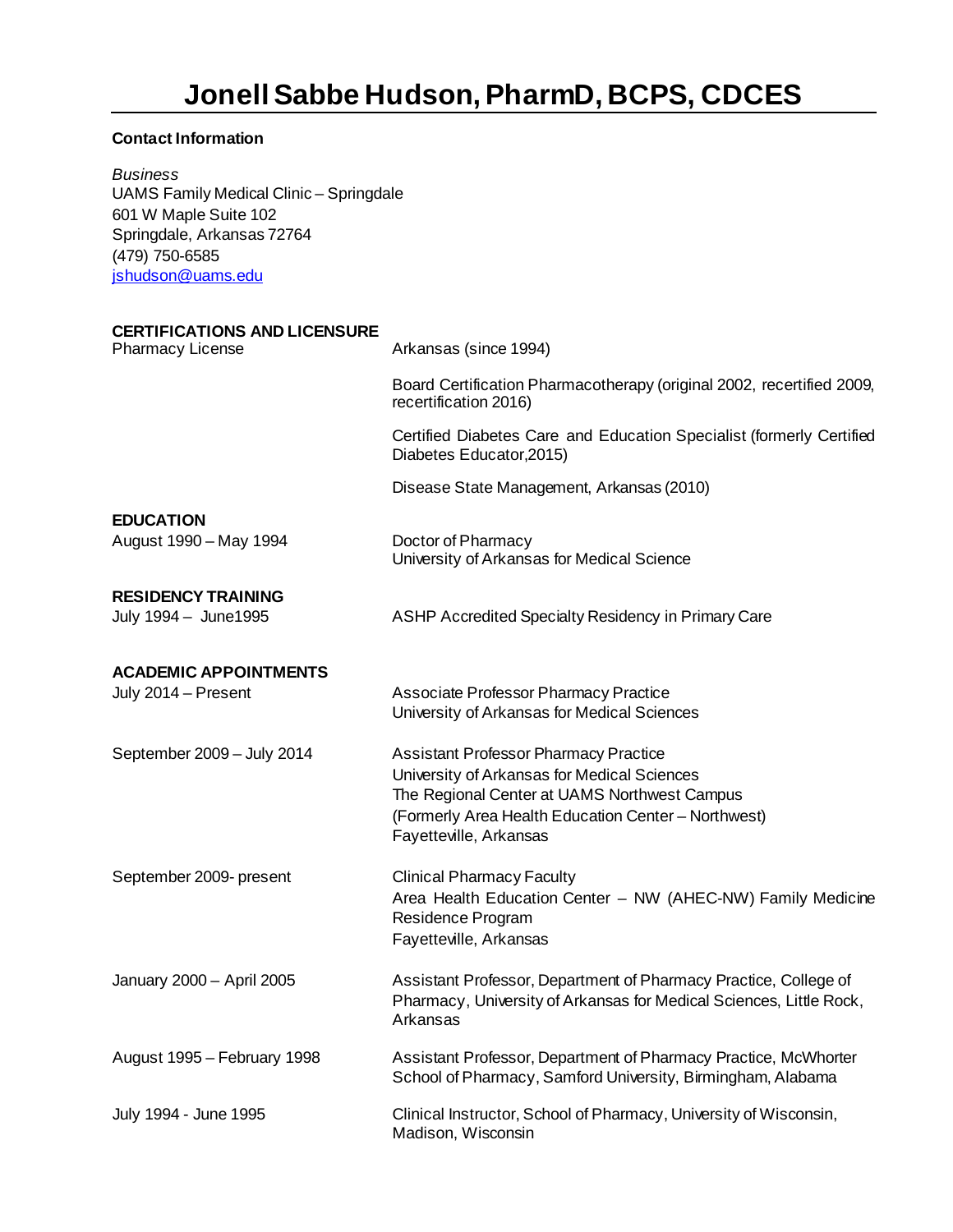#### **CLINICAL EXPERIENCE**

| September 2009- present     | <b>Clinical Pharmacist Faculty</b><br><b>UAMS Family Medical Centers</b><br>Springdale and Fayetteville, Arkansas        |
|-----------------------------|--------------------------------------------------------------------------------------------------------------------------|
| July 2015 - June 2019       | Co-Director, North Street Clinic<br><b>UAMS-NW Student Led Free Clinic</b><br>Fayetteville, Arkansas                     |
| July 2008 - August 2009     | Pharmacy Team Lead, Washington Regional Medical System<br>Fayetteville, Arkansas                                         |
| May 2005 - August 2009      | Clinical Pharmacy Specialist, Washington Regional Medical System,<br>Fayetteville, Arkansas                              |
| January 2000 - April 2005   | Clinical Pharmacy Faculty, Area Health Education Center (AHEC),<br>Northwest Family Medical Center, Springdale, Arkansas |
| March 1998 – December 1999  | Clinical Pharmacy Specialist, Birmingham VA Medical Center,<br>Birmingham, Alabama.                                      |
| August 1995 - February 1998 | Clinical Pharmacy Specialist, Medical Center East Family Practice<br>Center, Birmingham, Alabama.                        |
| July 1994 - June 1995       | Clinical Pharmacy Resident, William S. Middleton Memorial VA<br>Hospital, Madison, Wisconsin.                            |
| <b>CONSULTING</b>           |                                                                                                                          |
| Sept 2011-present           | Clinical pharmacy specialist<br>eDocAmerica.com                                                                          |

### **DIDACTIC INSTRUCTION**

| Interprofessional: Current Participation                                                            |
|-----------------------------------------------------------------------------------------------------|
| Culinary Medicine Elective; Course coordinator (Spring 2022); facilitator (Fall 2021)               |
| Primary Care Pharmacotherapy Elective (COM M004; PHPR 5242); Course coordinator (2010-2020)         |
| College of Pharmacy: Current Participation                                                          |
| Therapeutics III (PhPr 5645) - Lecturer - (2010-present)                                            |
| Objectively Structured Clinical Examination (OSCE): sleep (2011, 2012, 2014, 2015)                  |
| <b>Family Medicine Residency Program: Current Participation</b>                                     |
| Pharmacotherapy rotation. Co-coordinator; Required 4 week rotation for Family Medicine residents,   |
| AHEC-NW Family Medicine Residency Program (2010 - present)                                          |
| <b>Other: Current Participation</b>                                                                 |
| Adult Health 2 (4264) – Invited Lecturer - Eleanor Mann School of Nursing – University of Arkansas, |
| Fayetteville, AR (Spring 2013, Fall 2013)                                                           |
| Topic: Diabetes Management - Insulin Therapy (1 hr)                                                 |
| College of Pharmacy: Previous Participation                                                         |
| Career Orientation and Communication (PhPr 3422) - Mentor, UAMS (2010-5 students, 2011- 4           |
| students)                                                                                           |
| Pharmacy Management (PhPr 5734) – Lecturer, UAMS (2010)                                             |
| Topics: Clinical Practice in a hospital setting (1 hr)                                              |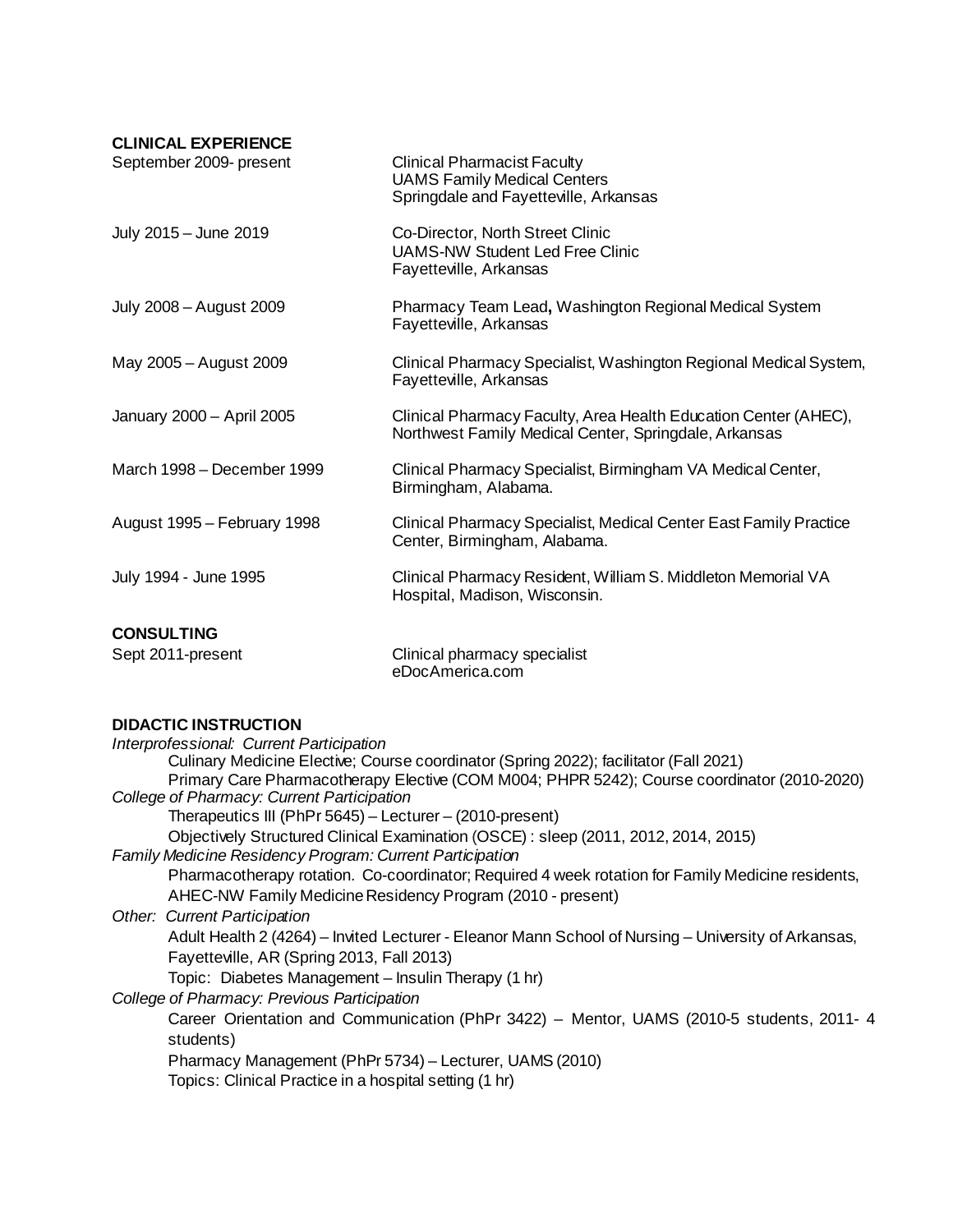*Family Medicine Residency Program: Past Participation* 

Scholarly Activity rotation. Co-coordinator ; Required 2 week rotation for Family Medicine residents, AHEC-NW Family Medicine Residency Program (2010-2020)

*College of Medicine: Previous Participation*

Diabetes Update, Jr medical students on Block Family Medicine Rotation, monthly 1 hr lecture (2009- 2015)

Diabetes Update, Jr medical students on Longitudinal Family Medicine Rotation, yearly 1 hr lecture (2009-2015)

#### **EXPERIENTIAL INSTRUCTION**

*College of Pharmacy: Current Participation*

Ambulatory Care Advance Pharmacy Practice Experience (PhPr 6724) – Preceptor, UAMS (2010 present)

*UAMS NW Pharmacy Practice Residency Program: Past Participation*

Pharmacy Practice (PGY-1) Resident, Preceptor (2012-2021)

*College of Pharmacy: Past Participation*

Acute Care Advance Pharmacy Practice Experience (PhPr 6714) – Preceptor, UAMS (2010- 2012)

#### **INTERPROFESSIONAL ACTIVITIES**

North Street Student Led Clinic, preceptor (2014-present) North Street Student Led Clinic, student board advisor (2015-present) Simulation Activity, facilitator (2018-present) Culinary Medicine Activity, facilitator (2018-present)

#### **GRANTS**

Ongoing:

*Home Food Delivery for Diabetes Management in Patients of Rural Clinics.* Co-Investigator (PI: Chris Long), Grantor NIH (R01 NRO19487-01): 9/2020-6/2025. \$2,524,514

*Family Based Diabetes Self-Management Education Outcomes In Comparison to Standard Diabetes Self-Management Education*. Co-Investigator (PI: Pearl McElfish). Grantor: Patient-Centered Outcomes Research Institute (CER-2018C3-14727): 01/20 – 02/24. \$4,067,622

*Addressing Marshallese Immigrant Barriers to Diabetes Self-Management through Family DSMES.* Co-Investigator (PI: Pearl McElfish), Grantor: NIH (R01 MD013852): 07/19 – 02/24. \$755,020

Past:

*UAMS North Street Clinic - Access to Care 2019*. Primary Investigator. Grantor: Arkansas Department of Health, Funded: \$33,000

*UAMS North Street Clinic - Access to Care 2018*. Primary Investigator. Grantor: Arkansas Department of Health, Funded: \$50,000

*UAMS North Street Clinic - Access to Care 2017*. Primary Investigator. Grantor: Arkansas Department of Health, Funded: \$56,792

*Effectiveness of diabetes patient education You-Tube videos in the Marshallese community*. Grantor: Sturgis Foundation; Co-Investigator (PI: Pearl McElfish, PhD), Funded: \$14,954

*UAMS North Street Clinic - Access to Care 2016*. Primary Investigator. Grantor: Arkansas Department of Health, Funded: \$58,875

*Extended Family Model of DSME to Reduce Disparities in a US Pacific Islander Community*; Grantor: Patient-Centered Outcomes Research Institute (PCORI); Co-Investigator (PI:Peter Kohler, Peter Golden, Pearl McElfish), Funded: \$2,163,228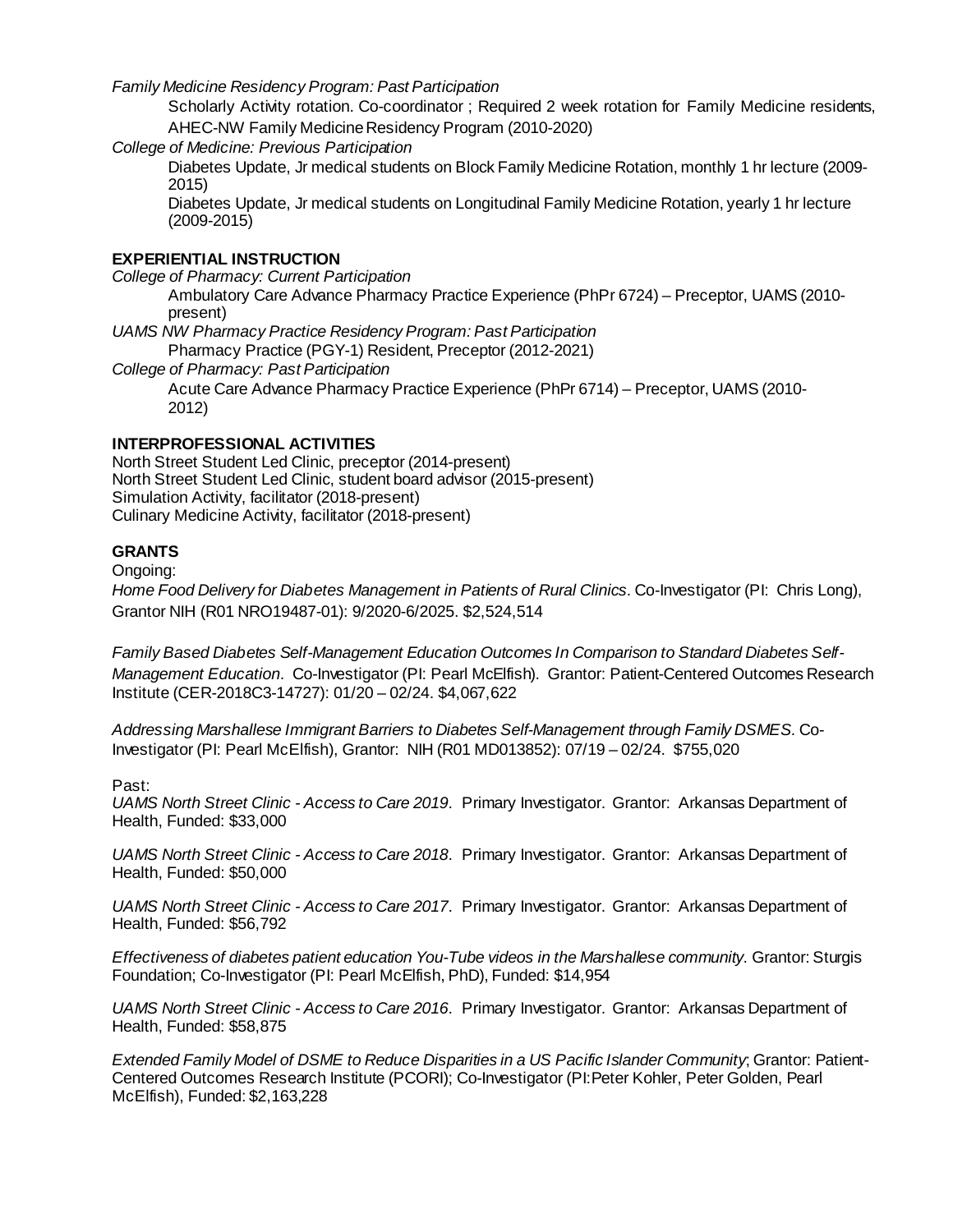*Feasibility Pilot of Family Model of DSME in Marshallese Population*; Grantor: Sturgis Foundation; Co-Investigator (PI: Peter Golden, Peter Kohler, Pearl McElfish), Funded \$28,000

#### **AWARDS**

American Association of Diabetes Educators, Pharmacy Community of Interest Practice of the Year, 2019

University of Arkansas for Medical Sciences Chancellor's Teaching Award for Society and Health Education Excellence, 2016

#### **PUBLICATIONS**

*Peer Reviewed – submitted undergoing review*

Purvis RS, Moore RA, Ayers BL, Felix HC, Riklon S, Andersen JA, **Hudson JS**, O'Connor G, Kelen M, Heely-Rolston LN, Shields X, McElfish PA. "Diabetes self-care behaviors and barriers to clinical care during COVID-19 pandemic for Marshallese adults." Submitted to: *The Science of Diabetes Self-Management and Care*.

#### *Peer Reviewed Publication*

Andersen JA, Felix H, Selig J, Rowland B, Bing W, **Hudson J**, Niedenthal J, Otuafi H, Riklon S, Azuers E, George A, McElfish PA. Feasibility and efficacy of a pilot family model of diabetes self-management intervention in the Republic of the Marshall Islands. *Contemporary Clinical Trials Communications*. 2021;23:100824. Published 2021 Jul 30. doi:10.1016/j.conctc.2021.100824

Obi E, Darland K , **Hudson J,** Coulter L, Yang E. Does cranberry extract taken by mouth prevent recurrent UTI in adult women? *Evidence Based Practice*. 2021: 24 (7)

Wright K, Middleton P, Coulter L, **Hudson J**, Vaughn B. Does rifaximin decrease small intestinal bacterial overgrowth in patients with irritable bowel syndrome? *Evidence Based Practice* 2021: 24 (7).

Bucolo P, Horton-Bertrand J, Coulter L, **Hudson J**, Brimberry R. Do topical vaginal estrogens prevent recurrent UTI in post-menopausal woman? *Evidence Based Practice* 2021: 24 (3).

Gray B, Hurtado C, Coulter L, **Hudson J**, Gray D. Is bupropion monotherapy effective for attention deficit hyperactivity disorder in adults? *Evidence Based Practice* 2020:23(10) 39.

Anamon Z, Meloy B**, Hudson J**, Coulter L, Judkins H. Should levothyroxine be taken at night or in the morning for maximal efficacy? *Evidence Based Practice* 2020:23(9) 12-13.

Pasiah E, Papillion N, **Hudson J**, Coulter L, Agesilas M. Is valerian effective for treatment of insomnia in adults. *Evidence Based Practice* 2020: 23(8) 48-49.

**Hudson J**, Balli M, Purvis R Selig J, Warmack TS, Schulz T, Coulter L, Peter C, McElfish PA. Medication adherence rates of Marshallese patients treated in a student led free clinic. *Journ Stud Run Free Clin 2020:6(1) 1-7.* 

Holland A, Butler A, **Hudson J**, Long C, Worley L, McElfish PA. A Regional Campus Approach to Culinary Medicine for Interprofessional Students. *Journal of Regional Medical Campuses* 2020: 3(2).

McElfish PA**, Hudson J**, Shulz T, Yeary K, Capelle L, Riklon L, Long C English E, Ayers B. Determinants of Diet Quality in a Pacific Islander Community. *Diversity & Equality In Health Care* 2020:16 (4):91-100.

Dickey TA, Balli ML, Warmack TS, Rowland B, **Hudson J**, Seaton V, Riklon S, Purvis RS, McElfish PA. . Journal of Complementary and Integrative Medicine. 2019;eISSN 1553-3840. Epub ahead of print. Doi: <http://doi.org/10.1515/jcim-2018-0198>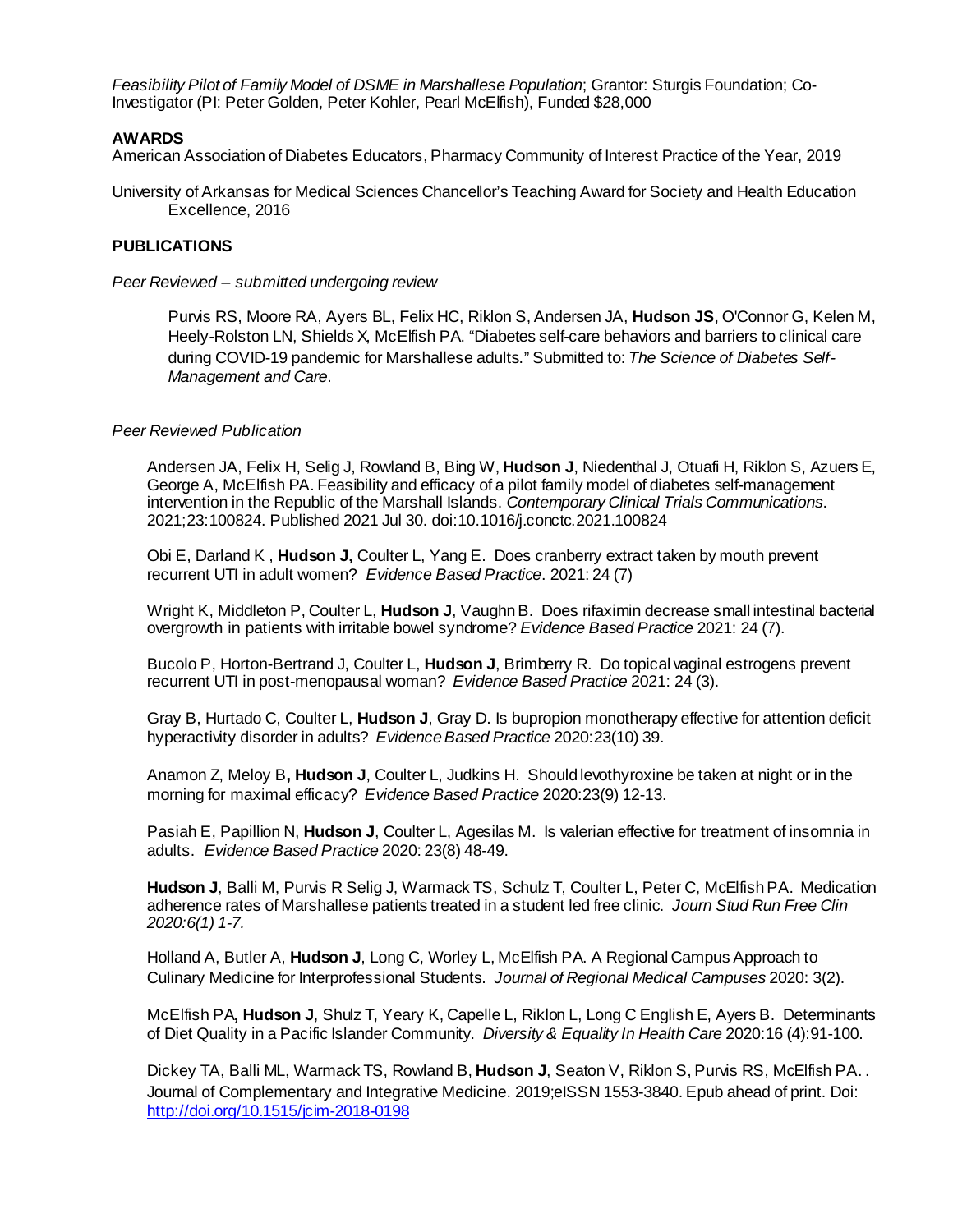Holland A, Butler A, McElfish P, **Hudson J**, Jordan L, Warmack S. A Regional Campus Approach to Interprofessional Education for Healthcare Students. *J Reg Med Campuses*. 2019;2(4). <http://doi.org/:10.24926/jrmc.v2i4.2145>

McElfish PA, Rowland B, Riklon S, Aitaoto N, Sinclair KA, Ima S, Kadlubar SA, Goulden PA, **Hudson JS**, Mamis S, Long CR. Development and Evaluation of a Blood Glucose Monitoring YouTube Video for Marshallese Patients Using a Community-Based Participatory Research Approach. Policy, Politics,and Nursing. 201[9 https://doi.org/10.1177/1527154419872834](https://doi.org/10.1177/1527154419872834)

Barksdale L, He B, Coulter L, **Hudson J**, Vaughn B. Does antenatal fetal surveillance improve outcomes in babies born to mothers with gestational diabetes. *Evidence-Based Practice* May 2019; 22(5):26

Ralston A, **Hudson J**, Coulter L, Gray B, Macechko M. Is treatment with statins associated with memory problems? *Evidence-Based Practice May* 2019; 22(5):28-29*.*

McElfish PA, Long CR, Kohler PO, Yeary KHK, Bursac Z, Narcisse MR, Felix HC, Rowland B, **Hudson JS**, Goulden PA. Comparative effectiveness and maintenance of diabetes self-management education interventions for Marshallese patients with type 2 diabetes: a randomized controlled trial. *Diabetes Care*. 2019; 42(5):e1-10. [Epub 12 March 2019]. doi: 10.2337/dc18-1985

Yang E, Rogers W, Coulter L, **Hudson J**, Judkins H. Spotlight on Pharmacy: Is the addition of corticosteroids helpful in treating patients with sepsis? *Evidence-Based Practice* March 2019; 22(3):37

Walker D, Carrere-Dawson R, **Hudson J**, Coulter L, Agesilas M. What is the accuracy of fecal calprotectin for the diagnosis of inflammatory bowel disease in patients with chronic diarrhea? *Evidence-Based Practice* March 2019;22(3):29-30

Seaton VA**,** Dickey TA**,** Balli ML**,** Briggs BE, Baker JD**, Hudson JS.** Rate of positive depression screenings among Marshallese patients with diabetes in Northwest Arkansas**.** *Ment Health Clin*. 2019 Jan; 9(1):36-40.

Bradley C, Coulter L, **Hudson J**, Vaughn B. Does the use of N-Acetylcysteine (NAC) decrease the risk of contrast-induced nephropathy (CIN)? *Evidence-Based Practice*.2018:21(7) E2.

McElfish P, Balli M, **Hudson J**, et al. Identifying and Understanding Barriers and Facilitators to Medication Adherence Among Marshallese Adults in Arkansas. *Journal of Pharmacy Technology*. First published July 6, 2018 [https://doi.org/10.1177/8755122518786262](https://doi.org/10.1177%2F8755122518786262)

Owoyami K, Coulter L, **Hudson J**, Vaughn B. What non-opiate medications are effective for pain control in patients with chronic pancreatitis? *Evidence-Based Practice* 2018:21(4) E2.

Duncan T, **Hudson J**, Coulter L, Macechko M. Are anticonvulsants effective for treating alcohol dependence? *Evidence-Based Practice* 2018: 21(4):12-13

Sam G, Coulter L, **Hudson J**, Judkins H. Should we identify and treat hyperlipidemia in the elderly? *Evidence-Based Practice* 2018: 21(4):9-10.

Spooner R, **Hudson J**, Coulter L, Judkins H. Is Suboxone given in the primary care setting a more efficacious treatment for opioid addiction than methadone? *Evidence-Based Practice* 2018: 21(3) E8-9.

Hayes W, Coulter L, **Hudson J**, Sherwood D. Do antihistamines relieve the symptoms of upper respiratory infections? *Evidence-Based Practice.* 2018: 21(3) E14.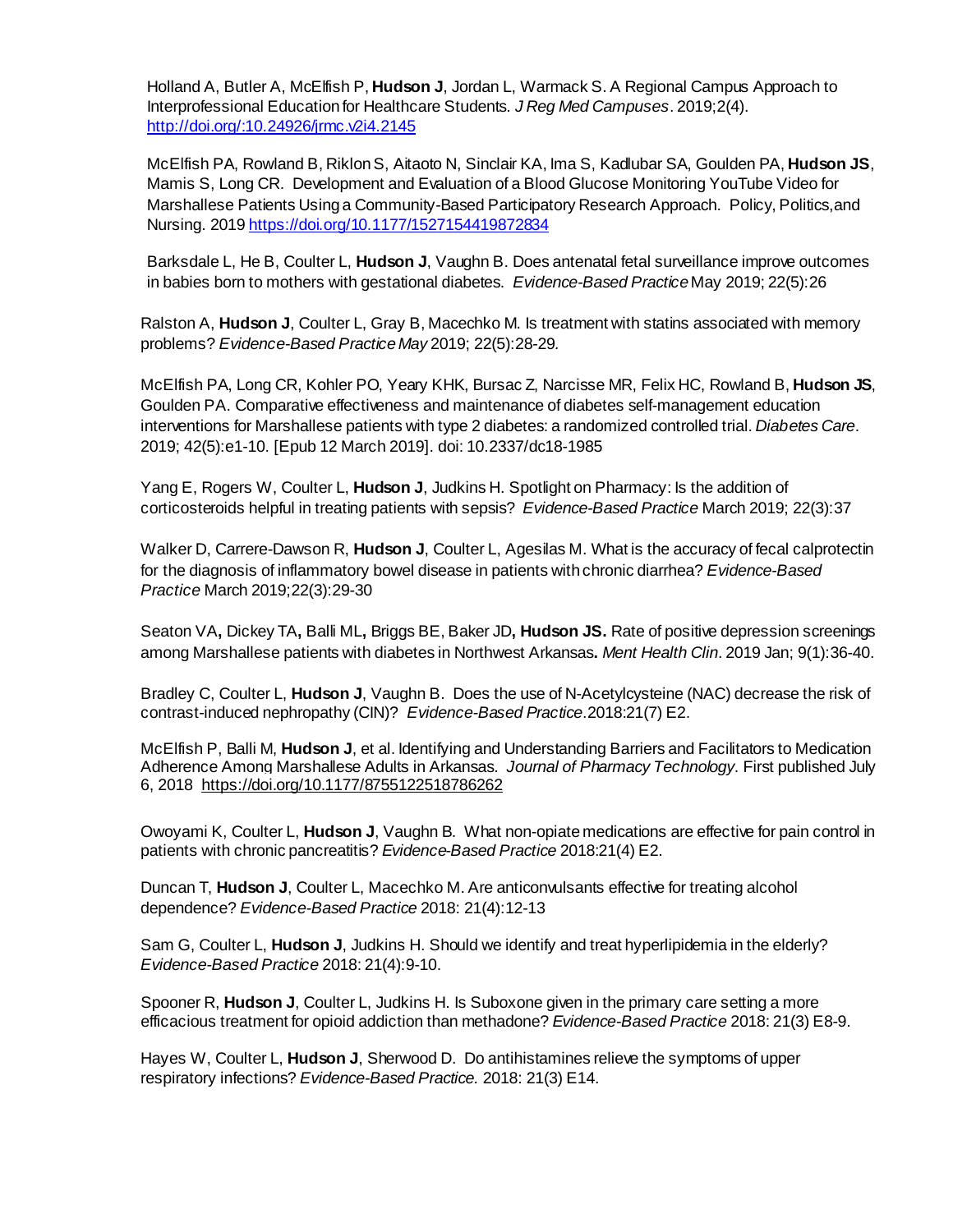McElfish PA, Long CR, Payakachat N, Felix H, Bursac Z, Rowland B, **Hudson JS**, Narcisse MR. Costrelated Nonadherence to Medication Treatment Plans: Native Hawaiian and Pacific Islander National Health Interview Survey. *Medical Care*: 2018 Apr;56(4):341-349

McElfish PA, Moore R, Buron B, **Hudson J**, Long CR, Purvis RS, Schultz TK, Rowland B, Warmack TS. Integrating Interprofessional Education and Cultural Competency Training to Address Health Disparities. *Teaching and Learning in Medicine*, 2017; 30(2) 213-222.

McElfish P, **Hudson J**, Schulz T, Warmack S, Moore R, Purvis R, Dlake M, Buron B. Developing an Interprofessional Student-led Clinic to Address Health Disparities in a Pacific Islander Migrant Population. *Journal of Student-Run Clinics.* 2017; 3(1):1-7.

McElfish PA, Goulden P, Bursac Z, **Hudson J**, Purvis RS, Yeary KHK, Aitaoto N, Kohler P. Engagement practices that join scientific methods with community wisdom: designing a patient-centered, randomized control trial with a Pacific Islander community. *Nursing Inquiry* 2017; 24(2): 1–11.

Yeary K, Aitaoto N, Sparks K, Ritok-Lakien M, **Hudson J**, Goulden P, Bing W, Riklon S, Rubon-Chutaro J, Mcelfish PA. Cultural Adaptation of Diabetes Self-Management Education For Marshallese Residing In The United States: Lessons Learned In Curriculum Development. *Progress in Community Health Partnerships: Research, Education, and Action.* 2017; 11(3): 253-261

McElfish PA, Rowland B, Long CR, **Hudson J**, Piel M, Buron B, Riklon S, Bing WI, Warmack TS. Diabetes and Hypertension in Marshallese Adults: Results from Faith-Based Health Screenings. *J Racial Ethn Health Disparities*. 2017;4(6):1042-1050. doi: 10.1007/s40615-016-0308-y. PMID: 27837454.

[Ramey McElfish PA, Moore R, Woodring D, Purvis RS, Maskarince GG, Bing WJ,](https://www.ncbi.nlm.nih.gov/pubmed/?term=Moore%20R%5BAuthor%5D&cauthor=true&cauthor_uid=28736764) **Hudson J**, Kohler P, [Goulden P.](https://www.ncbi.nlm.nih.gov/pubmed/?term=Moore%20R%5BAuthor%5D&cauthor=true&cauthor_uid=28736764) Social Ecology and Diabetes Self-Management among Pacific Islanders in Arkansas**.** J *[Fam](https://www.clinmedjournals.org/articles/jfmdp/journal-of-family-medicine-and-disease-prevention-jfmdp-2-026.php?jid=jfmdp)  Med Dis Prev*[. 2016; 2\(1\): 026.](https://www.clinmedjournals.org/articles/jfmdp/journal-of-family-medicine-and-disease-prevention-jfmdp-2-026.php?jid=jfmdp) doi: [10.23937/2469-5793/1510026](https://dx.doi.org/10.23937%2F2469-5793%2F1510026).

Thys S, Coulter L, **Hudson J**.. Cognitive Behavioral Therapy in Treatment of Fibromyalgia. *Evidence-Based Practice*, 2016: 19(7):9.

Pacheco A, Coulter L, **Hudson J.** Weight loss effects of low glycemic index diet in overweight/obese adults? *Evidence-Based Practice*, 2016:19(6):8.

Johnson M, **Hudson J**, Coulter L. Vitamin D Supplementation for the Prevention of Fractures in Postmenopausal Women with Osteoporosis. *Evidence-Based Practice*, 2016;19(6):6.

Wilmont N, Coulter L**, Hudson J**. Are probiotics effective for the symptomatic treatment of irritable bowel syndrome*? Evidence-Based Practice*, 2016: 19(4): 6-7

Smith C, **Hudson J**, Coulter L. Parental Education and Smoke Exposure in Children withAsthma *Evidence-Based Practice* 2016;19(3):11.

Cook S, **Hudson J**, Coulter L. Fidaxomycin versus Vancomycin for Treating *Clostridium Difficile* Infections. *Evidence-Based Practice* 2016;19(3):7.

Lamb S, Coulter L, **Hudson J.** Use of topical sucralfate in treatment of non-candidal diaper rash. *Evidence-Based Practice* 2016;19(1):7-8.

McElfish PA, Kohler PO, Smith C, Warmack S, Buron B, **Hudson J**, Bridges M, Purvis R, Rubon-Chutaro J. Community-driven research agenda to reduce health disparities. *Journal of Clinical and Translational Science* OnlineFirst, published on November 11, 2015.

Nwude E, **Hudson J**, Coulter L. Are overweight children more likely to be overweight adults? *Journal of Family Practice* 2015; 64(10):663-4

McElfish PA, Bridges M, **Hudson J**, Purvis R, Bursac Z, Kohler P, Goulden P. Family Model of Diabetes Education With a Pacific Islander Community. *Diabetes Educ.* 2015;41:706-715.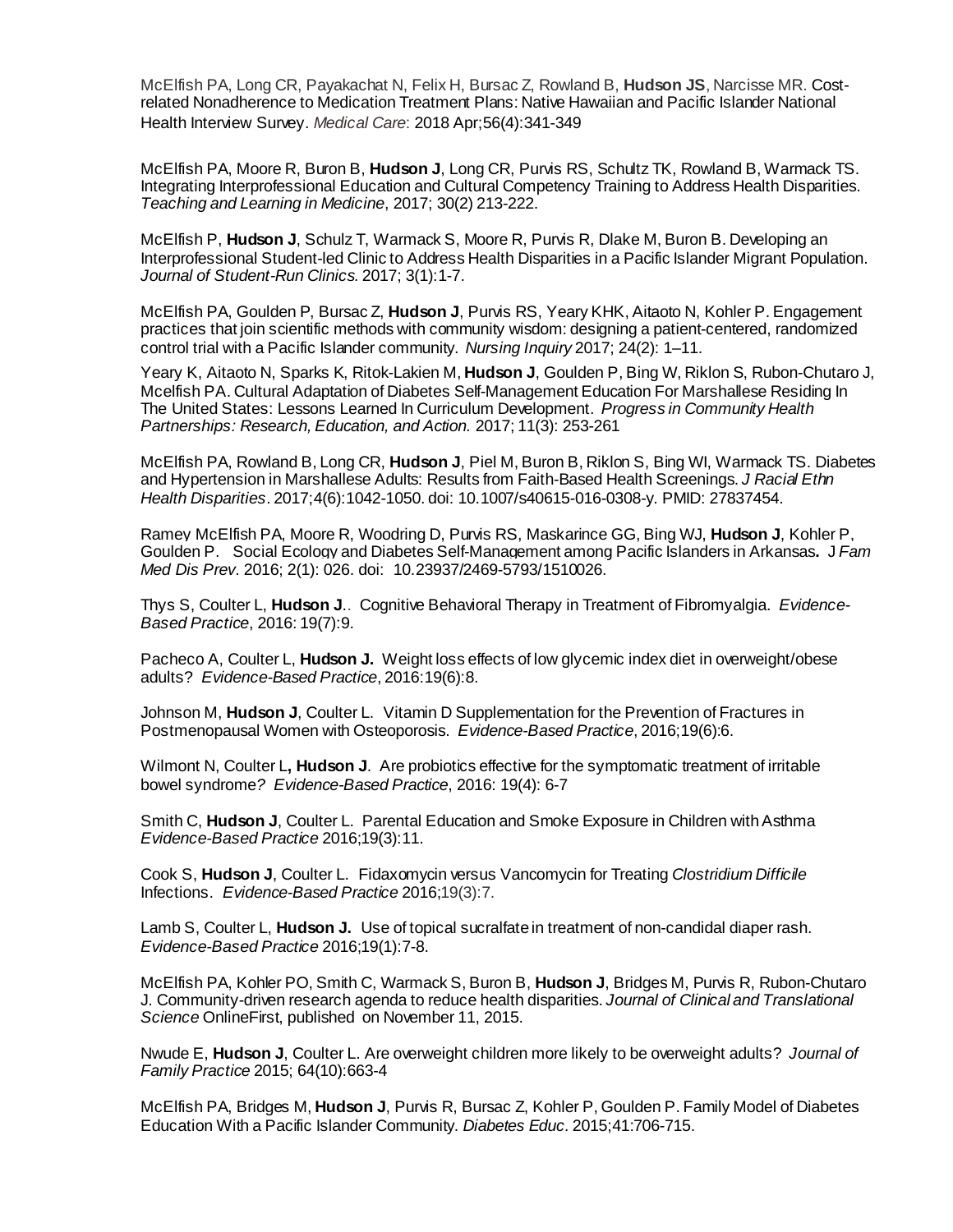Hinds A, Coulter L, **Hudson J**, Seaton V. Screening for diabetes in patients receiving second-generation atypical antipsychotics. *Am J Health-Syst Pharm* 2015:72 (2) S70-73.

Agee C, Coulter L, **Hudson J**. Effects of Pharmacy Resident Led Education on Physician Prescribing Habits Associated with Stress Ulcer Prophylaxis in Non-Intensive Care Unit Patients. *Am J Health-Syst Pharm* 2015:72 (1) S48-S52.

Lewis H, **Hudson J**, Coulter L. Spotlight on Pharmacy: Can metformin be safely used in a patient with elevated creatinine concentration? *Evidence-Based Practice* 2015:18(3):14

Orji C, Brimberry R, Coulter L, **Hudson J**. Benefits of Amnioinfusion in PPROM. *Evidence-Based Practice* 2015:18(10):6-7

Goodspeed E, Coulter L, **Hudson J**. Spotlight on Pharmacy: Is modafinil safe and effective at improving mental performance in shift workers? *Evidence-Based Practice* 2014:17(12):14.

Tantchou L, Coulter L, **Hudson J**. What is the most effective method for screening for depression in nursing home patients? *Evidence-Based Practice* 2014:17(11):13.

McAuley D, Coulter L, **Hudson J** Can statin therapy be used in hyperlipidemic patients with baseline transaminase elevations? *Evidence-Based Practice* 2014:17(10):E7.

Chu, M., Coulter, L., **Hudson, J**. Best diagnostic tool for gallbladder dysfunction if ultrasound shows only cholelithiasis. *Evidence-Based Practice*2014;17(5):E2.

Patoka, M., Coulter, L., **Hudson J**. Spotlight on Pharmacy: Is there a difference in safety or efficacy among nasal corticosteroids for allergic rhinitis? *Evidence-Based Practice 2014:17(5) 14.* 

Pharr, J., Coulter, L**., Hudson,** J., What treatments effectively reduce recurrent aphthous stomatitis (RAS)? *Evidence-Based Practice* 2014:17(2):E2-3.

Macechko, M., Coulter, L., **Hudson,J**. What are the benefits of treating obstructive sleep apnea (OSA). *Evidence-Based Practice* 2014:17(2):E8-9.

Agee C, Coulter L, **Hudson J**. Effects of Pharmacy Resident Led Education on Physician Prescribing Habits Associated with Stress Ulcer Prophylaxis in Non-Intensive Care Unit Patients. *JHPR* 2013: 2(2).

Chavez F, **Hudson** J, Coulter L. Is the use of nebulized antibiotics effective in acute exacerbations of chronic sinusitis? Evidence-Based Practice 2013: 16(6);11-12.

Brown S**, Hudson J**, Coulter L. Is it safe to use statins in a patient with hepatitis C? Evidence-Based Practice 2013: 16 (4);12.

Edwards M, **Hudson J**, Coulter L How soon after a vasectomy is it okay to have unprotected intercourse? Evidence-Based Practice 2013; 15 (12); 15.

**Hudson** J, Coulter L, Schneider E. What is the optimal interval for checking liver function tests (LFTs) in patients taking statins? Evidence-Based Practice 2012:15(3);10.

Lavena M, **Hudson** J, Coulter L What can you use to prevent a transfusion reaction in someone with a history of febrile transfusion reactions in the past? Evidence-Based Practice 2012; 15(2):12-13.

Archer G, **Hudson J**, Coulter L. What is the best topical medication for otitis externa in a non-diabetic adult? Evidence-Based Practice, 2012:15(2);13-14.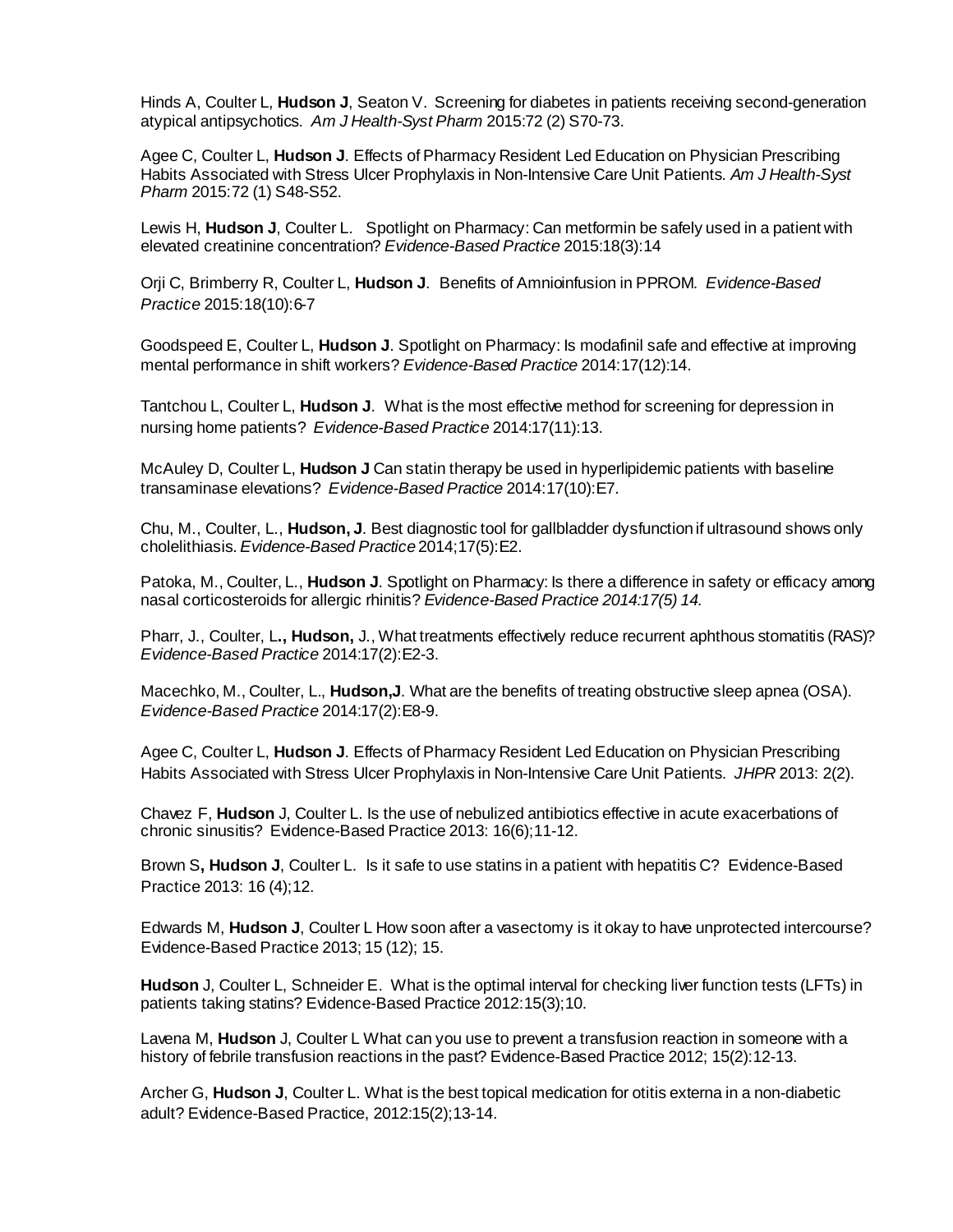Nguyen P, Coulter L, **Hudson** J. Is clinical diagnosis and treatment with medication for seasonal allergic rhinitis more cost-effective than allergy shots in children suspected to have seasonal allergic rhinitis? Evidence-Based Practice 2012:15(1);5-6.

#### **ABSTRACTS**

Goulden PA, McElfish P, **Hudson J**, Bridges M, Kohler P*.* Effect of a Family Based Educational Intervention on Glucose Control in Type 2 Diabetes in the Marshallese Population in Arkansas. The  $75<sup>th</sup>$ Scientific Sessions of the American Diabetes Association. Boston MA June 2015.

#### **POSTER PRESENTATIONS - International**

Seaton V, Dickey T, Balli M, **Hudson J**, Baker J, Briggs B. Rates of Positive Depression Screenings Among MarshallesePatients with Diabetes in Northwest Arkansas. Gathering for Pacific Islander Health. Honolulu, HI October 2017

**Hudson J**, Hennessey V, Peter C, Coulter L, Balli M, Mickey H, Warmack S. Partnership with an Independent Community Pharmacy to Address Medication Adherence in Marshallese Patients Residing in Northwest Arkansas: Program Development and Initial Results. Gathering for Pacific Islander Health. Honolulu, HI October 2017

Piel M, **Hudson J**, Schulz T, Warmack S, Coulter L. Lessons Learned from 100 Patients: A Review of Clinical Parameters from 100 Marshallese Patients Treated in a Student-Run Clinic. Gathering for Pacific Islander Health. Honolulu, HI October 2017

#### **POSTER PRESENTATIONS – National/Regional**

Hoose D, Jasso E, Schulz T, Kelly MA, **Hudson J**, Moore S. An EPIC upgrade: The North Street Clinic's Experience transitioning from paper charts to the EPIC EMR. Society of Student Run Free Clinics Annual Conference. Orlando, FL. March 2020

Brimberry R, **Hudson J**, Coulter L, Wade L. Complex Care: Interprofessional Team Meeting**.** UAMS Regional Programs Statewide Scholarly Activity Colloquium. Little Rock, AR. May 2019

Page H, **Hudson J**, Jordan L. Utilizing Downtime to Improve Health: Engaging patients with culturally tailored patient education. Society of Student Run Free Clinics Annual Conference. Kansas City, Kansas March 2019

**Hudson J**, Sparks K, Yeary KHK, Goulden P, McElfish P. Improving Outcomes: Development of a Culturally Adapted Family Model of Diabetes Self-Management Education for Marshallese. American Association of Diabetes Educators (AADE) Annual Conference. Baltimore, Maryland August 2018.

Peter C, Cagle M, **Hudson J**, Holland A, Jordan L. Development and Implementation of an Interprofessional Student Run Free Clinic to Address Health Disparities in Northwest Arkansas Marshallese Community. Society of Student Run Free Clinics Annual Conference. Omaha, Nebraska February 2018

Baker J, Briggs B, Seaton V, **Hudson J**. Initiation and evaluation of a depression screening for Marshallese patients with diabetes in an interprofessional student-led clinic. ASHP. Orlando, FL December 2017.

Head A, Hudson J, Coulter L. Interventions to Assess Vitamin B12 Deficiency in Patients on Long-term Metformin Therapy in a Family Medicine Clinic. ASHP. Orlando FL December 2017.

Seaton V, Dickey T, Piel M, **Hudson J**, Baker J, Briggs B. Rates of Positive Depression Screenings Among Marshallese Patients with Diabetes in Northwest Arkansas. Arkansas Association of Health-System Pharmacists Fall Seminar. North Little Rock, Arkansas. October 2017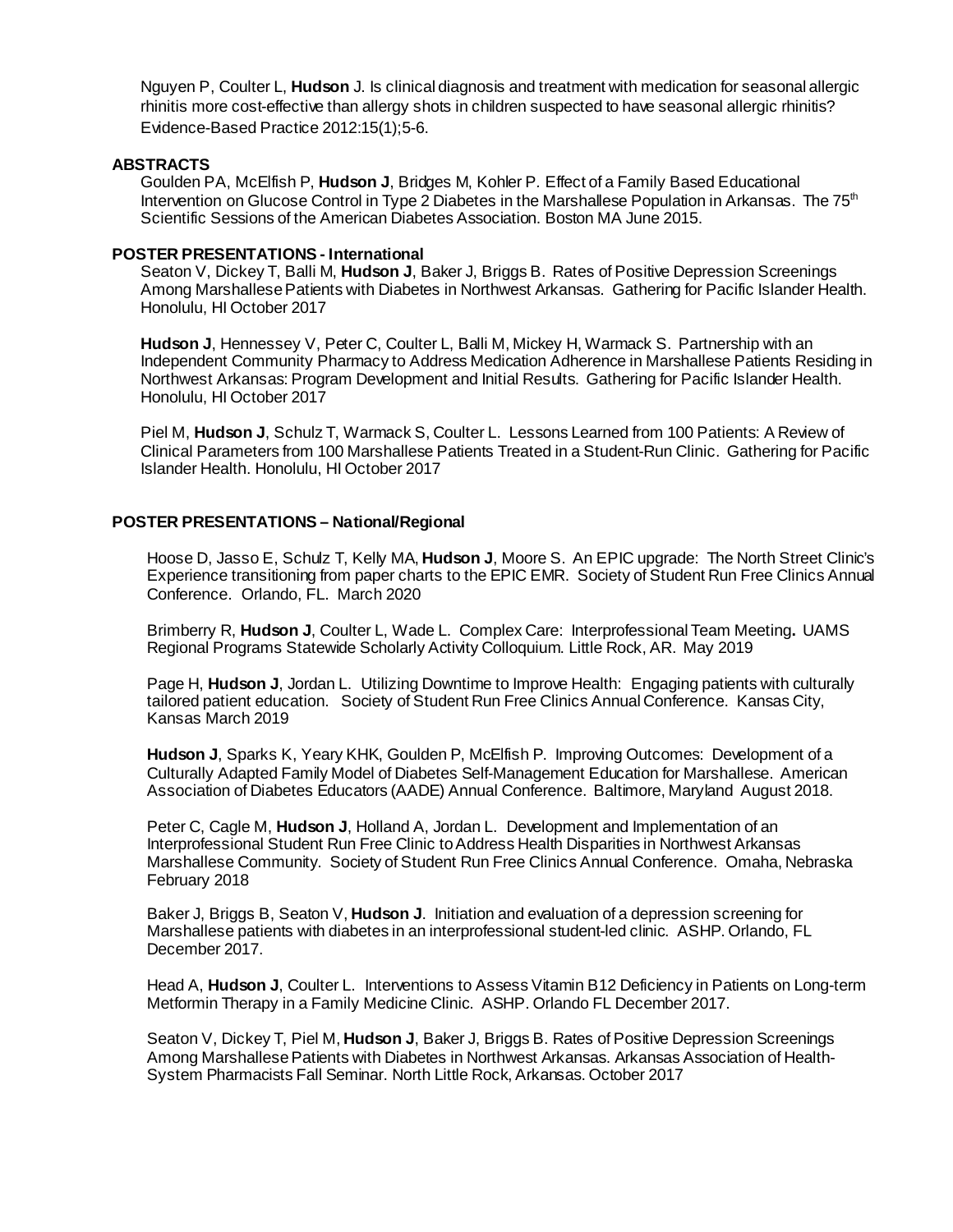Yeary K, Aitaoto N, Sparks K, Ritok M, **Hudson J**, Goulden P, Bing W, Riklon S, Rubon J, McElfish P. Cultural Adaptation of Diabetes Self-Management Education for U.S. residing Marshallese**.** Society of Behavior Medicine 38<sup>th</sup> Annual Meeting, San Diego, California, March 2017.

Sparks K, **Hudson J**, Wiley G, Kohler P, McElfish P. Family Model of Diabetes Self-Management Education (DSME) in the Marshallese Community: Preliminary Findings. 31<sup>st</sup> ADA Annual Clinical Conference on Diabetes, Jacksonville, Florida, May 2016

Brimberry R, **Hudson J**, McWilliams S, Bruns A, McGhee L, Hughes E, Reyenga S, Hernandez S, Coulter L, Wade L. Development of an Interprofessional Complex Care Team. Teaching Innovation Symposium, Little Rock, Arkansas April 2015

Coulter L, Alberty B, **Hudson J**, Brimberry R. Impact of Resident Education Workshop- "Upgrading Your Antibiotic Intelligence" on Antibiotic Prescribing Patterns for Streptococcal Pharyngitis. Teaching Innovation Symposium, Little Rock, Arkansas April 2015

**Hudson J** and Coulter L. Impact of a Pharmacotherapy Rotation on Resident's Knowledge within a Patient Centered Medical Home (PCMH). Teaching Innovation Symposium, Little Rock, Arkansas April 2015

Hinds A, Coulter L, **Hudson J**, Seaton V. Atypical Antipsychotic Use and Annual Screening for Diabetes in a PCMH. American College of Clinical Pharmacy Annual Meeting, Austin, Texas October 2014.

Hinds A, Coulter L, **Hudson J**, Seaton V. Atypical Antipsychotic Use and Annual Screening for Diabetes in a PCMH. Arkansas Health Systems Pharmacists Fall Seminar Poster Presentation, Little Rock, Arkansas October 2014

**Hudson J**, Myatt S, Vinson E. Standardizing Topic Discussions And Promoting Interprofessional Interactions At 7 Geographically Separate Clinical Training Sites. Society of Teachers of Family Medicine, Nashville, TN; January 2014.

Gobin J, Coulter L, **Hudson J**. Impact of Pharmacist Education for Patients with Congestive Heart Failure in the Outpatient Setting. Arkansas Health System Pharmacists Fall Seminar Poster Presentation, Little Rock, AR, October 2013.

**Hudson J** and Coulter L. Impact of a Pharmacotherapy Rotation on Resident's Knowledge within a Patient Centered Medical Home (PCMH). Society of Teachers of Family Medicine, Baltimore, Maryland, May 2013.

Agee C, Coulter L, **Hudson J**. Effects of Pharmacist Led Education on Family Medicine Resident Physicians Prescribing Habits Associated with Stress Ulcer Prophylaxis in Non-ICU Patients. Arkansas Health Systems Pharmacists Fall Seminar Poster Presentation, Hot Springs, Arkansas October 2012

# **INVITED LECTURES AND PRESENTATIONS**

*National*

**Hudson J,** Jordan L. *Leadership Training in a Student-led Free Clinic*. Student Run Free Clinic Faculty Association Annual Meeting. Orlando, FL. March 2020

**Hudson J,** Sparks K. *Innovative Strategies to Inspire a Culturally unique Community*. American Association of Diabetes Educators, Houston, TXAugust 2019.

**Hudson J,** Brimberry R. *Development of an Interprofessional Complex Care Team*. Society of Teachers of Family Medicine, Dallas, TX December 2015.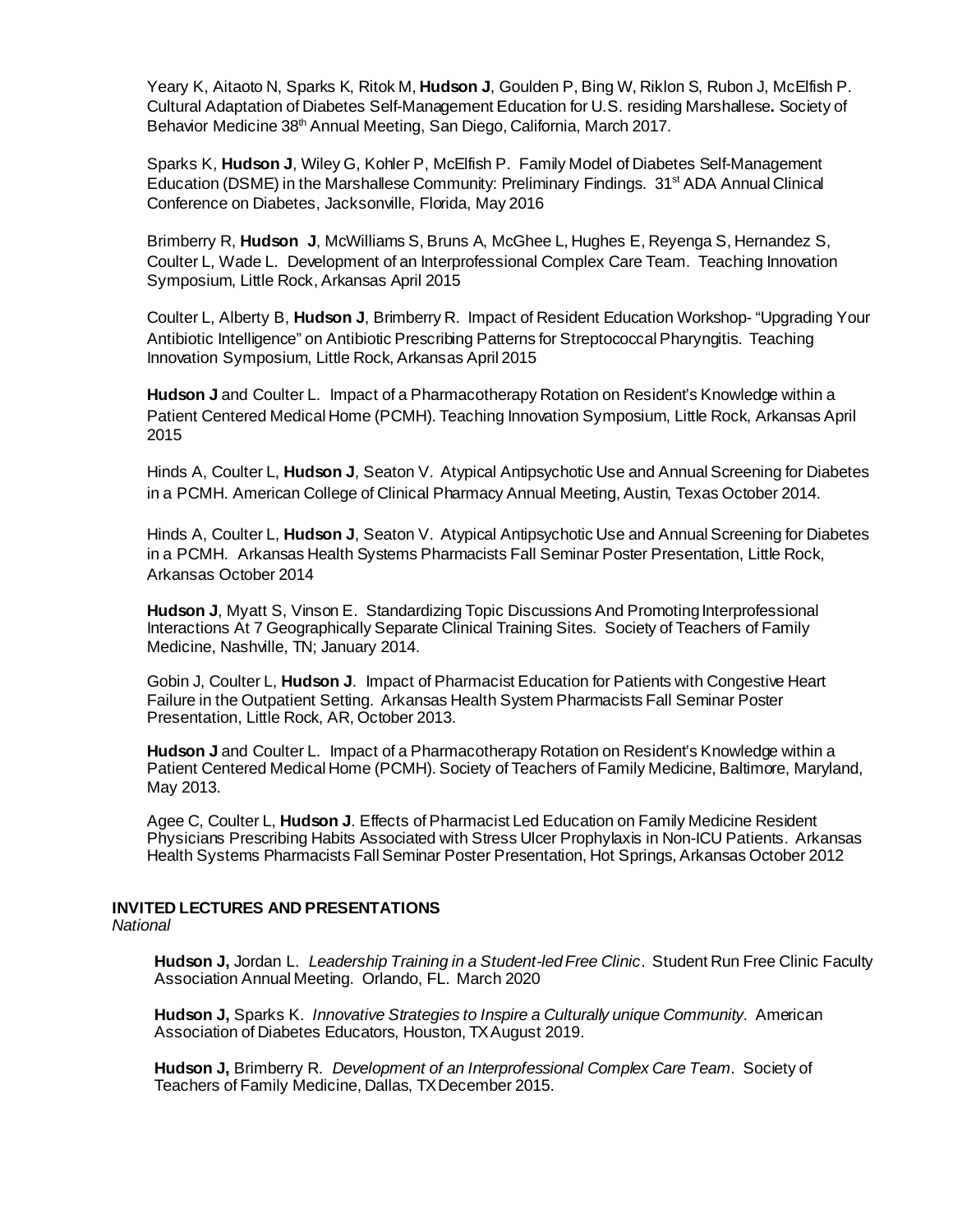**Hudson J**, Coulter L, Schneider E. *An Interprofessional Longitudinal Primary Care Pharmacotherapy Elective for Medical Students*. Society of Teachers of Family Medicine, Long Beach, California February 2012

Schneider E, **Hudson J**, Coulter L *. The Pharmacist Role in the Patient Centered Medical Home –* Society of Teachers of Family Medicine Conference on Practice Improvement, San Antonio, TX, December 2010

*Asthma – Case scenarios –* October 2001 – presented to pharmacists nationwide through Wal-mart Television Network – Wal-mart Corporate Headquarters – Bentonville, AR

#### *Regional*

*Reaching a high risk culturally unique community in Northwest Arkansas* – May 2019 – Chronic Disease Forum – Rogers, AR

*Reaching a high risk culturally unique community in Northwest Arkansas* – April 2019 – Arkansas Academy of Nutrition and Dietetics Annual Meeting– Little Rock, AR

*An Interprofessional Primary Care Pharmacotherapy Elective for Pharmacy and Medicine Students –* October 2012 – University of Arkansas for Medical Sciences College of Pharmacy Seminar.

*Diabetes Update –* September 2012 – presented at Advanced Pharmacotherapeutics Seminar for Arkansas Nurses Association (ArNA), Rogers, AR.

*Treatment and Prevention of DVT –* April 2010 – presented at First Annual Geriatric Nursing Conference, Fayetteville, AR.

#### *Grand Rounds (Family Medicine)*

*Medical Management of Type 2 Diabetes –* August 2019 – presented to family medicine faculty, residents, interns at UAMS- Northwest, Fayetteville, AR.

*Medication Safety –*February 2014 - presented to medical faculty, residents, interns at AHEC-Northwest, Fayetteville, AR.

*Pharmacotherapy Pearls – New Drugs 2013 –* September 2013 - presented to medical faculty, residents, interns at AHEC- Northwest, Fayetteville, AR.

*Migraine Headaches –* November 2012 - presented to medical faculty, residents, interns at AHEC-Northwest, Fayetteville, AR.

*Endocrine Disorders – focus on DM –* February 2012 - presented to medical faculty, residents, interns at AHEC- Northwest, Fayetteville, AR.

*Pharmacotherapy of the Emergently Ill patient –* September 2011 *-* presented to medical faculty, residents, interns at AHEC- Northwest, Fayetteville, AR.

*Headaches –* April 2011 - presented to medical faculty, residents, interns at AHEC- Northwest, Fayetteville, AR.

*Antidepressant Therapy –* October 2010 - presented to medical faculty, residents, interns at AHEC-Northwest, Fayetteville, AR.

*Pharmacojeopardy –* February 2010 - presented to medical faculty, residents, interns at AHEC-Northwest, Fayetteville, AR.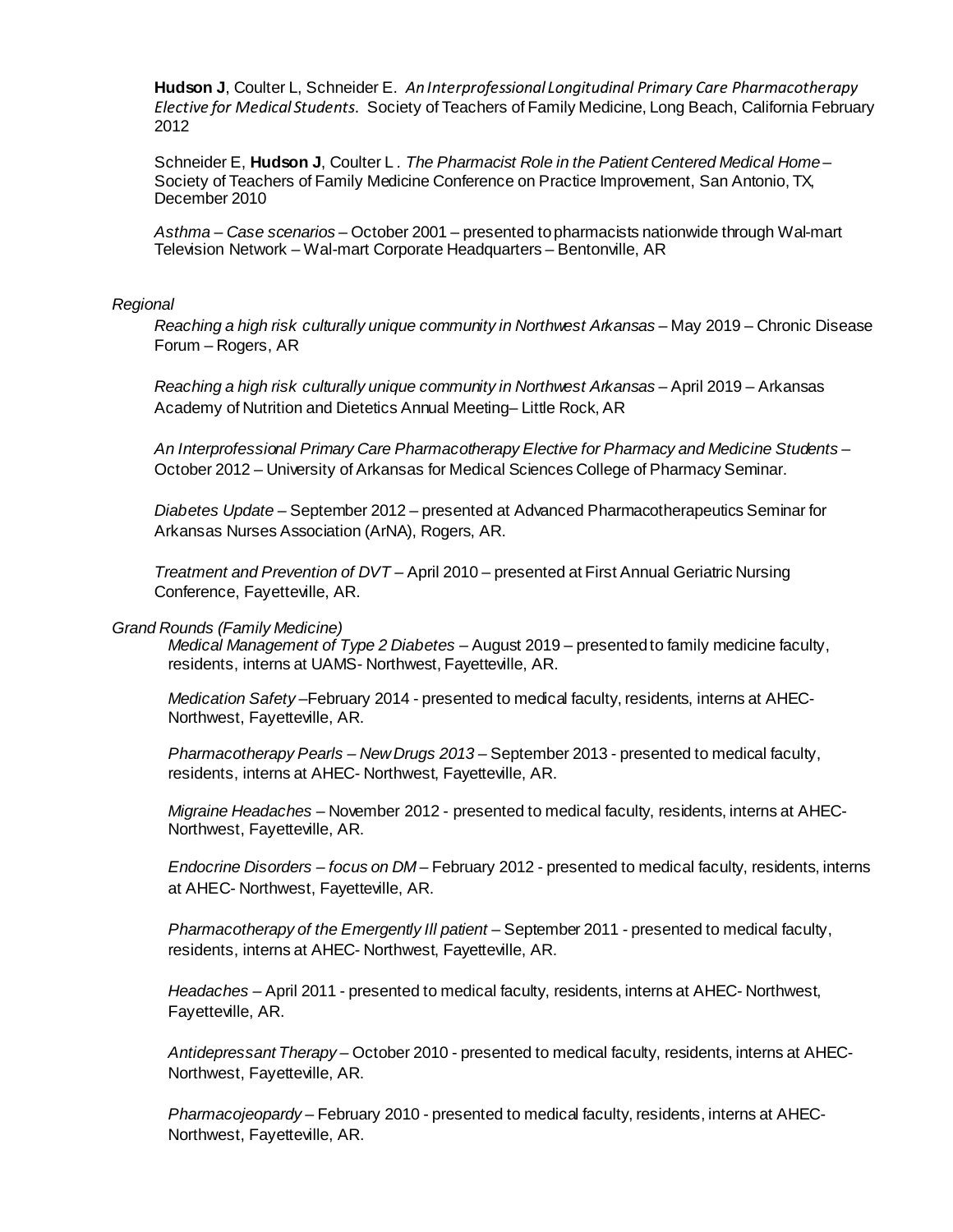*Antimicrobial Therapy and Risk of Birth Defects – Journal review –* January 2010 - presented to medical faculty, residents, interns at AHEC- Northwest, Fayetteville, AR.

*Anticoagulation Refresher* – July 2009 - presented to medical faculty, residents, interns at AHEC-Northwest, Fayetteville, AR.

#### *Continuing Pharmacy Education*

*Obesity Case Presentation* – April 2011 - continuing education program presented to pharmacists in Northwest Arkansas – sponsored by UAMS College of Pharmacy, Fayetteville, AR

*Diabetes Prevention –* November 2010- continuing education program presented to pharmacists in Northwest Arkansas – sponsored by UAMS College of Pharmacy, Fayetteville, AR

*Influenza Update –* December 2009 - continuing education program presented to pharmacists in Northwest Arkansas – sponsored by the College of Pharmacy, Fayetteville, AR

#### *Interprofessional In-services:*

*Device Refresher: Inhalers, glucometers, insulin pens and such -* December 2012 – UAMS Family Medical Center-Springdale – Nursing Staff

#### *Community:*

*Pharmacy as a career –* April 2013 - Girls of Promise Conference – Women's Foundation of Arkansas, Rogers, AR

*Pharmacy is Fun* – March 2012 – Girls of Promise Conference – Women's Foundation of Arkansas, Rogers, AR

*Incorporating Science and Math for a Career in Pharmacy –* May 2011 – Har-ber High School, Springdale, AR

*Pharmacy is Fun* – February 2011 – Girls of Promise Conference – Women's Foundation of Arkansas, Rogers, AR

*What it takes to be a pharmacist –* July 2010 – AHEC-NW MASH participants, Fayetteville, AR

#### **PEER REVIEWER**

| $2011 - 2020$ | Evidence-Based Practice                                     |
|---------------|-------------------------------------------------------------|
| $2012 - 2013$ | Family Practice Inquires Network – on-line learning modules |

#### **ITEM WRITER**

2010- 2011 Board of Pharmaceutical Specialty, Ambulatory Care Exam

#### **PROFESSIONAL AND LEADERSHIP DEVELOPMENT**

Leadership Training, Emotional and Social Competency, 2018 Community Engagement Research Training, 2015-2016 Collaborative Institutional Training Initiative, Human Research Curriculum, 2012, 2014 Change Management Training – University of Arkansas for Medical Sciences, 2011 Teaching Scholars, University of Arkansas for Medical Sciences, 2002

#### **PROFESSIONAL SERVICE**

#### *National:*

2018-present Society of Student Run Free Clinics Faculty Association, Board Member 2021- 2022 Society of Student Run Free Clinics Faculty Association, Past President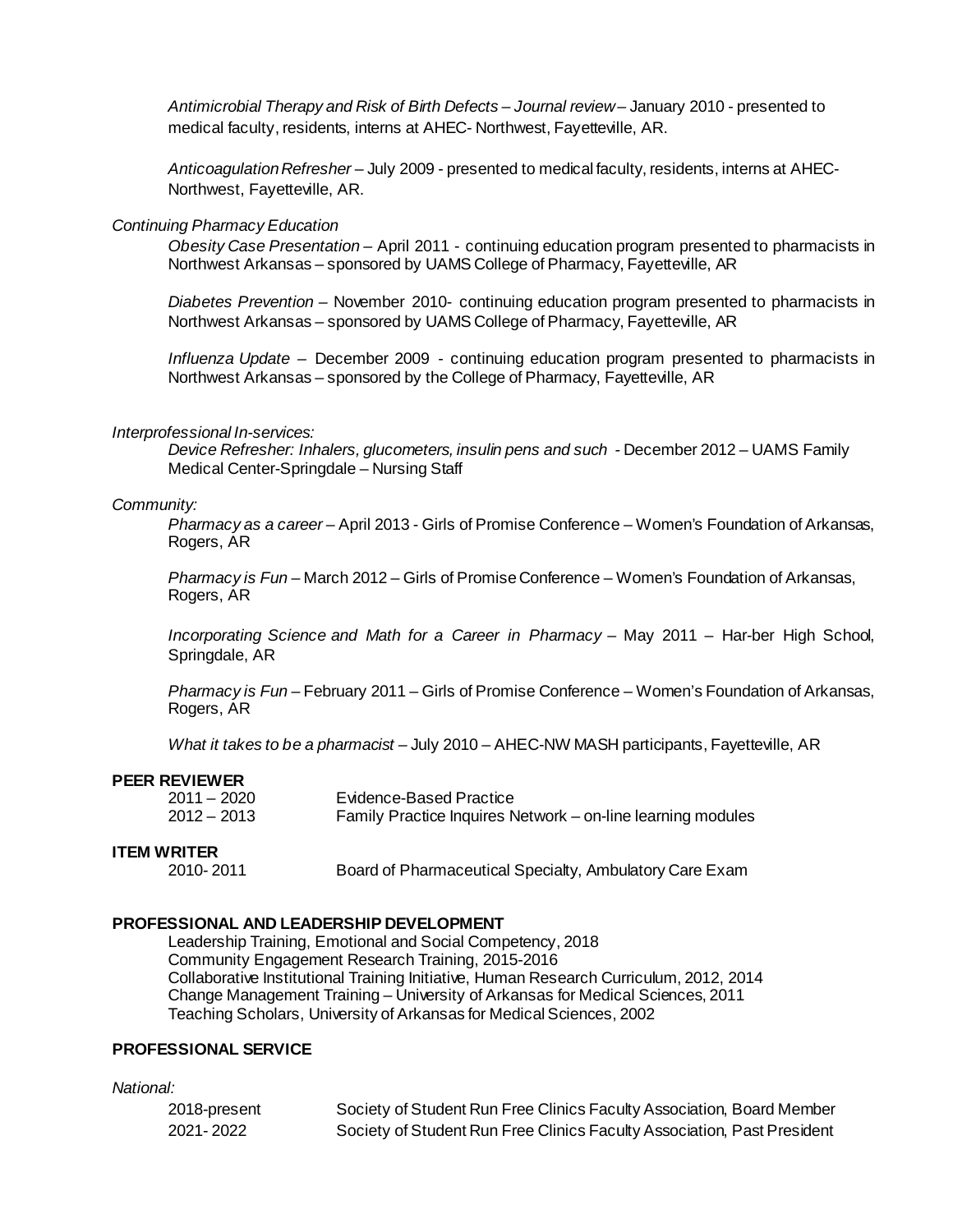| UAMS: | 2020-2021<br>2019-2020<br>2018-2019<br>2018-2019                                                                                                                             | Society of Student Run Free Clinics Faculty Association, President<br>Society of Student Run Free Clinics Faculty Association, President-Elect<br>Society of Student Run Free Clinics Faculty Association, Member-at-Large<br>Society of Student Run Free Clinics Faculty Association, Conference Chair                                                                                                                                                                                                          |
|-------|------------------------------------------------------------------------------------------------------------------------------------------------------------------------------|------------------------------------------------------------------------------------------------------------------------------------------------------------------------------------------------------------------------------------------------------------------------------------------------------------------------------------------------------------------------------------------------------------------------------------------------------------------------------------------------------------------|
|       | 2017, 2018, 2019                                                                                                                                                             | Chancellor Teaching Award - Reviewer                                                                                                                                                                                                                                                                                                                                                                                                                                                                             |
|       | <b>UAMS-NW Campus</b><br>$2020 - present$<br>2016-2019                                                                                                                       | NW Regional Programs Safety Committee, member<br>Interprofessional Education Leadership Team                                                                                                                                                                                                                                                                                                                                                                                                                     |
|       | College of Pharmacy<br>$2010 - present$<br>$2010 - present$<br>2020 - 2021<br>2020 - 2021<br>$2014 - 2016$<br>$2012 - 2013$<br>$2011 - 2013$<br>2010 - 2012<br>$2009 - 2011$ | UAMS-NW Pharmacy Practice Resident Advisory Committee, member<br>UAMS-NW Pharmacy Residency Preceptor Committee, Member<br>ACPE Self Study Committee, Faculty and Staff, Member<br>Research Strategic Planning Committee, Member<br>Curriculum Committee, Member<br>ACPE Self Study Committee, Faculty and Staff, Member<br>Assessment Committee, Member<br>Educational and Technology Support Advisory Committee, Member<br>Student section leader and leadership team for self-study for ACPE<br>accreditation |

#### *Family Medicine Residency Program*

| $2014 - present$ | Interprofessional Complex Care Committee, Pharmacy member                |
|------------------|--------------------------------------------------------------------------|
| $2013 - present$ | UAMS NW Family Medicine Program Evaluation Committee, Member             |
| $2012 - present$ | PCMH QI committee, UAMS-NW Family Medicine Residency Program,            |
|                  | Member                                                                   |
| $2009 - present$ | Curriculum Committee, UAMS-NW Family Medicine Residency Program,         |
|                  | Member                                                                   |
| $2009 - 2012$    | AHEC-NW Family Medicine Residency ACGME accreditation site visit         |
|                  | committee, member                                                        |
| $2009 - 2012$    | AHEC-NW Family Medicine Clinics, e-prescribing implementation committee, |
|                  | member                                                                   |
| Regional/Local   |                                                                          |
|                  |                                                                          |
| 2010 - present   | Medical House Advisory Board, Har-ber High School, Member                |

#### **PROFESSIONAL ORGANIZATIONS**

American College of Clinical Pharmacists American Association of Diabetes Educators Society for Teachers of Family Medicine Arkansas Pharmacy Association Arkansas Health System Pharmacist Association

#### **VOLUNTEER SERVICE**

Alpha Delta Pi Alumnae Association, Board Member 2021-present Alpha Delta Pi Alumnae Association, Philanthropy Chair, 2021-present Southwest Junior High, Parents Voice Committee, 2021-present Har-ber High School, PTSO, Board Member, 2020- present Har-ber High School PTSO, Scholarship Chair, 2021- present Har-ber High School PTSO, Scholarship Committee member, 2020-2021 First Church, Snack Pack Program, 2018-2019 Washington County Employee Health Screenings, 2013, 2015 Free Health Clinic Community Health Screenings 2012, 2013